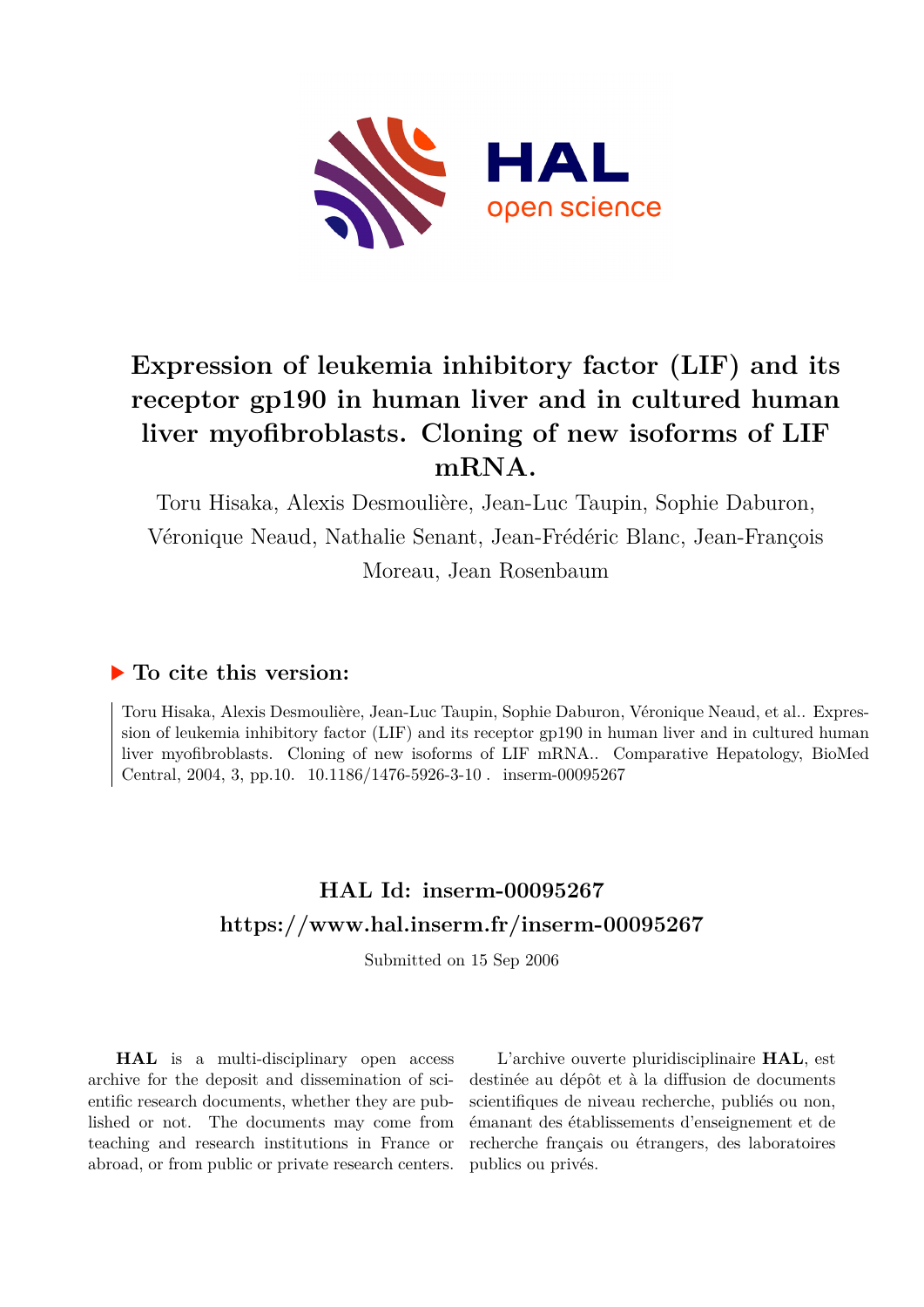## Research **[Open Access](http://www.biomedcentral.com/info/about/charter/)**

# **Expression of leukemia inhibitory factor (LIF) and its receptor gp190 in human liver and in cultured human liver myofibroblasts. Cloning of new isoforms of LIF mRNA**

Toru Hisaka1,3,4, Alexis Desmoulière1,3, Jean-Luc Taupin2,3, Sophie Daburon<sup>2,3</sup>, Véronique Neaud<sup>1,3</sup>, Nathalie Senant<sup>3</sup>, Jean-Frédéric Blanc<sup>1,3</sup>, Jean-François Moreau<sup>2,3</sup> and Jean Rosenbaum<sup>\*1,3</sup>

Address: <sup>1</sup>INSERM, E362, Bordeaux, F-33076 France; Université Victor Segalen Bordeaux 2, Bordeaux, F-33076 France, <sup>2</sup>CNRS, UMR 5164, Bordeaux, F-33076 France; Université Victor Segalen Bordeaux 2, Bordeaux, F-33076 France, <sup>3</sup>IFR 66, 33076 Bordeaux France and <sup>4</sup>Kurume University School of Medicine, Department of Pathology, Fukuoka, Japan

Email: Toru Hisaka - toruhisaka@yahoo.co.jp; Alexis Desmoulière - alexis.desmouliere@gref.u-bordeaux2.fr; Jean-Luc Taupin - jeanluc.taupin@umr5540.u-bordeaux2.fr; Sophie Daburon - sophie.daburon@u-bordeaux2.fr; Véronique Neaud - veronique.neaud@gref.ubordeaux2.fr; Nathalie Senant - nathalie.senant@bordeaux.inserm.fr; Jean-Frédéric Blanc - jean-frederic.blanc@chu-bordeaux.fr; Jean-François Moreau - jean-francois.moreau@umr5540.u-bordeaux2.fr; Jean Rosenbaum\* - jean.rosenbaum@gref.u-bordeaux2.fr

\* Corresponding author

Published: 26 November 2004

*Comparative Hepatology* 2004, **3**:10 doi:10.1186/1476-5926-3-10

[This article is available from: http://www.comparative-hepatology.com/content/3/1/10](http://www.comparative-hepatology.com/content/3/1/10)

© 2004 Hisaka et al; licensee BioMed Central Ltd.

This is an Open Access article distributed under the terms of the Creative Commons Attribution License [\(http://creativecommons.org/licenses/by/2.0\)](http://creativecommons.org/licenses/by/2.0), which permits unrestricted use, distribution, and reproduction in any medium, provided the original work is properly cited.

Received: 02 July 2004 Accepted: 26 November 2004

#### **Abstract**

**Background:** The cytokine leukemia inhibitory factor (LIF) mediates its biological effects through binding to its high affinity receptor made of the low-affinity LIF receptor subunit gp190 (LIF-R) and the gp130 subunit. LIF exerts several important effects in the liver, however, data on liver expression of LIF are scarce. The aim of this study was to examine the expression of LIF and LIF-R in human liver.

**Results:** LIF expression, analyzed by immunohistochemistry, was barely detectable in normal liver but was strong within cirrhotic fibrous septa and was found in spindle-shaped cells compatible with myofibroblasts. Accordingly, cultured human liver myofibroblasts expressed high levels of LIF as shown by ELISA and Northern blot. Biological assay demonstrated that myofibroblast-derived LIF was fully active. RT-PCR showed expression of the LIF-D and M isoforms, and also of low levels of new variants of LIF-D and LIF-M resulting from deletion of exon 2 through alternative splicing. LIF receptor expression was detected mainly as a continuous sinusoidal staining that was enhanced in cirrhotic liver, suggestive of endothelial cell and/or hepatocyte labeling. Immunohistochemistry, flow cytometry and STAT-3 phosphorylation assays did not provide evidence for LIF receptor expression by myofibroblasts themselves. LIF secretion by cultured myofibroblasts was down regulated by the addition of interleukin-4.

**Conclusions:** We show for the first time the expression of LIF in human liver myofibroblasts, as well as of two new isoforms of LIF mRNA. Expression of LIF by myofibroblasts and of its receptor by adjacent cells suggests a potential LIF paracrine loop in human liver that may play a role in the regulation of intra-hepatic inflammation.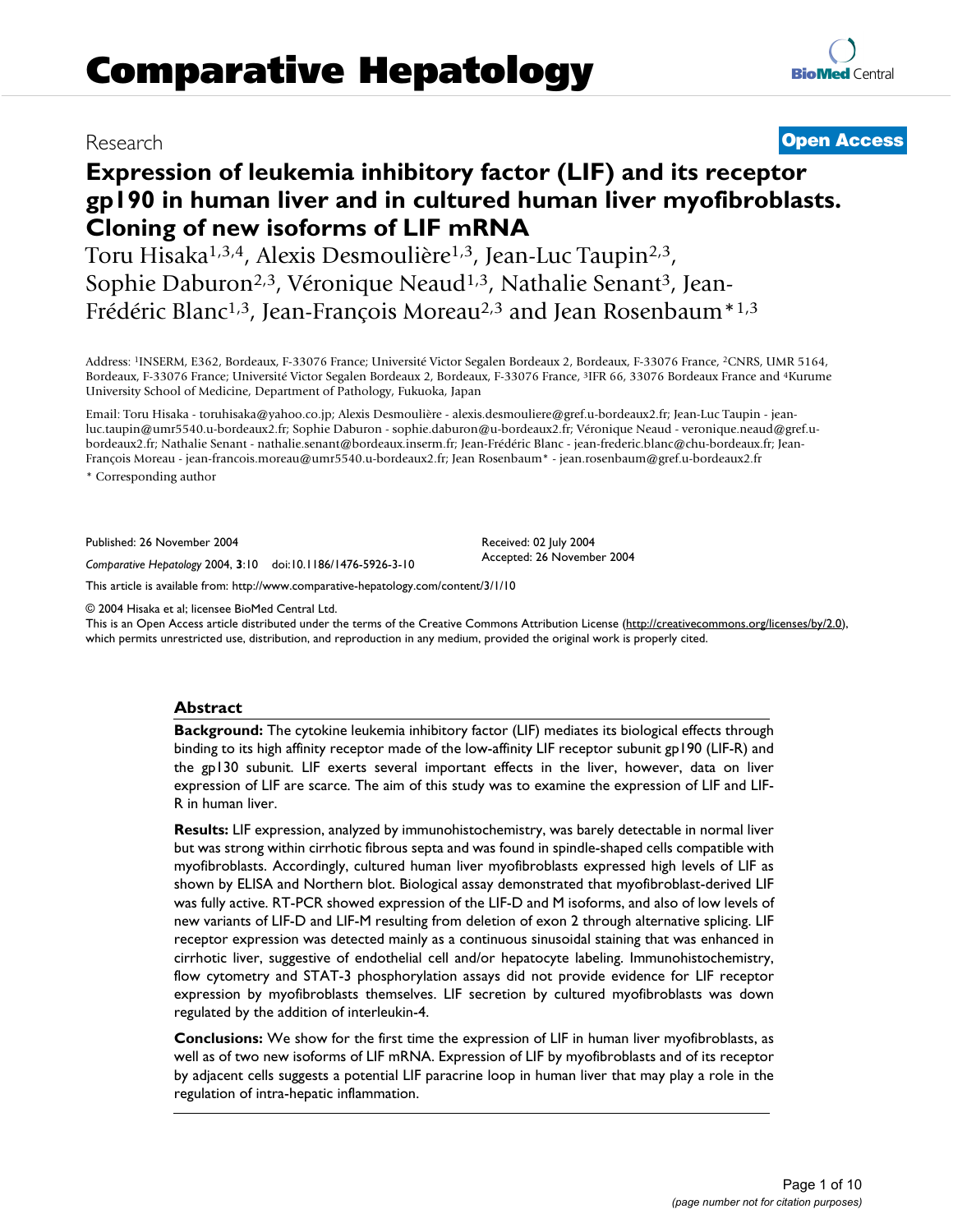### **Background**

Leukemia inhibitory factor (LIF) belongs to the interleukin (IL)-6 family of cytokines, together with IL-11, ciliary neurotrophic factor, cardiotrophin-1, oncostatin M and neurotrophin-1/B cell stimulating factor-3. LIF is widely expressed in tissues and in many isolated cells. LIF expression is commonly up-regulated during inflammation. Nevertheless, its role seems to be complex as both pro- and anti-inflammatory properties have been described for that cytokine. Although LIF, like IL-6, is able to drive a significant acute-phase reaction in non-human primates [1], this has been questioned in humans [2]. LIF exerts its biological activities through its binding to a hetero-oligomeric receptor complex between the low-affinity LIF receptor subunit gp190 and the signal-transducing subunit gp130. The gp130 subunit is common to all members of the IL-6 family.

Several isoforms of LIF consecutive to alternative splicing have been described. The second and third exons are common to all isoforms, whereas there are 3 alternate first exons – D, M, and T. The fate of the mature LIF molecule is highly dependent on exon 1 usage; thus, the human LIF-D transcript encodes a secreted protein that is biologically active and can signalize via the LIF receptor. The human LIF-M transcript does not contain any in-frame AUG, but it is known to be translated into both secreted and intracellular proteins [3]. The secreted LIF-M protein can also be found sequestered in the extracellular matrix where it is biologically active [4]. Finally, the first exon from the human LIF-T, which does not contain any in-frame AUG, is responsible for the synthesis of an intracellular protein with a leucine zipper motif that might function as a transcription factor [5].

As outlined above, LIF is potentially involved in liver physiology and pathophysiology; however, data on liver expression of LIF are scarce. LIF expression was not detected in normal rat liver but it was highly induced following partial hepatectomy, mainly in non- parenchymal cells [6], suggesting its involvement in liver regeneration. To our knowledge, the expression of LIF has not been described in human liver.

Therefore, the aim of this study was to examine the expression of LIF and of its specific receptor gp190 in human liver. Results obtained with immunostaining of liver sections led us to examine LIF expression by cultured liver myofibroblasts, cells that play a major role in liver fibrogenesis.

#### **Results** *LIF expression*

Human liver tissues were examined for LIF expression by immunohistochemistry. In normal liver, a faint but con-



#### **Figure 1**

**Immunohistochemical analysis of LIF expression in normal and cirrhotic human liver.** (**a**): LIF expression is seen in normal liver in the stroma of portal tracts (arrows); (**b**): LIF is strongly expressed in fibrotic septa in cirrhotic liver (arrows); (**c**) and (**d**): consecutive sections of a cirrhotic liver analyzed for LIF (**c**) or alpha-smooth muscle actin (**d**) expression. No labeling was seen when the antibodies were replaced by a species-matched control antibody.

sistent LIF expression was detected in the stroma of portal tracts (Fig. 1A). No signal was observed along sinusoids. In fibrotic liver tissues, an intense expression of LIF was seen along fibrous septa which is consistent with the presence of myofibroblasts (Fig. 1B). Staining adjacent sections with LIF antibody and with an antibody to alphasmooth muscle actin (that labels myofibroblasts) suggested a large degree of colocalization (Figs. 1C,1D). Part of the LIF staining also appeared to be extracellular. There was no difference in the type of staining whatever the etiology of liver fibrosis. No labeling was found when the LIF antibody was replaced by a species-matched control antibody.

Analysis of total RNA from cultured human liver myofibroblasts by Northern blot revealed a single 4.5 kb transcript (Fig. 2A). RT-PCR experiments, described in more detail later, demonstrated the expression of both D and M isoforms of LIF (Fig. 2B). When cell supernatants were tested with an ELISA assay specific for human LIF, levels ranged between 800 and 8 000 ng/ml in different isolates. In order to make sure that this corresponded to biologically active LIF, the supernatants were tested for their ability to promote the growth of the LIF-dependent cell line BaF3, stably transfected with the human gp190 and gp130 isoforms. As shown in Fig. 3, myofibroblasts supernatants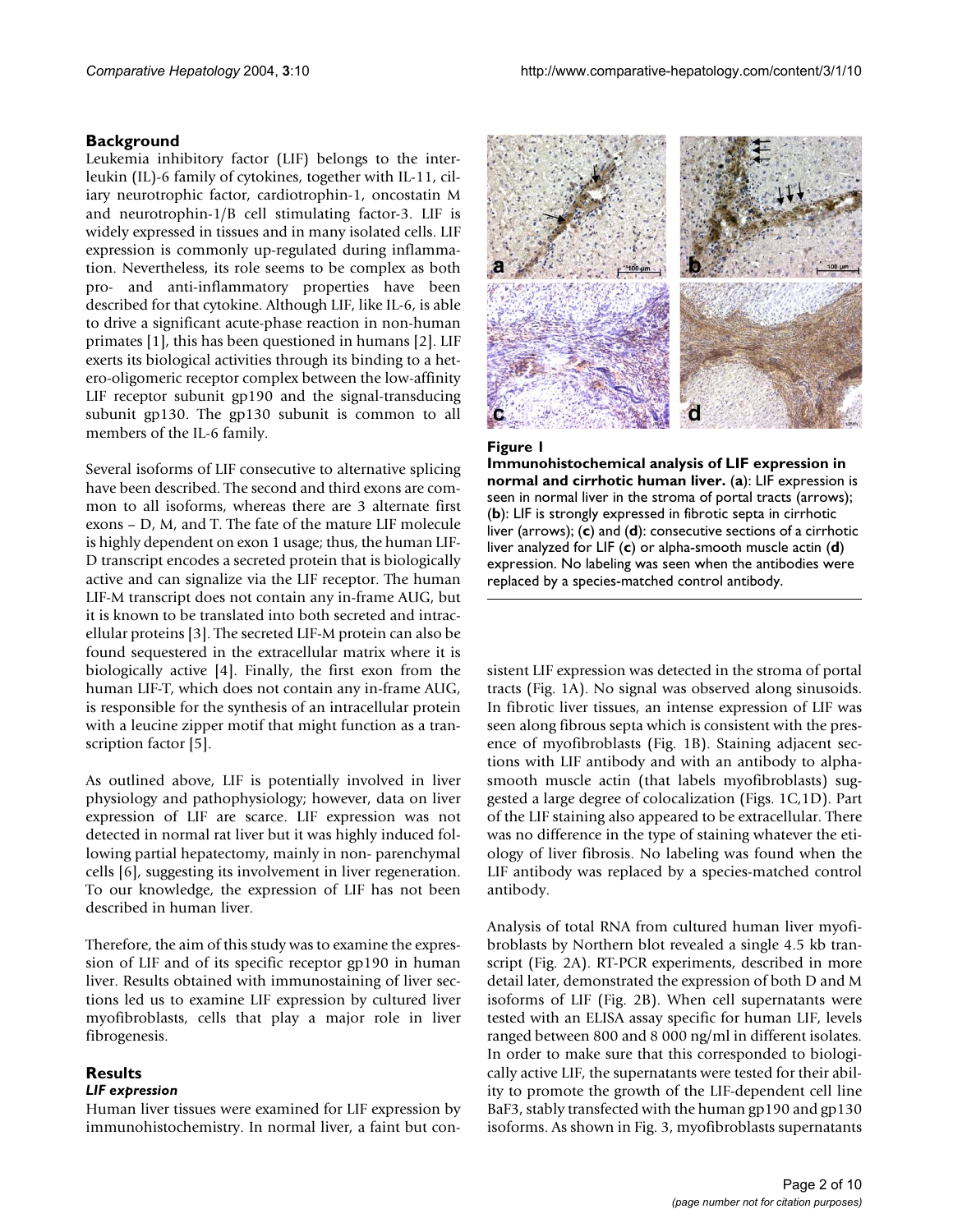

#### **Figure 2**

**Detection of LIF transcripts in cultured human liver myofibroblasts.** (**A**): Northern blot. Total RNA from cultured human liver myofibroblasts was hybridized with a cDNA probe to human LIF. A single 4.5 kb band was observed; (**B**) and (**C**): RT-PCR. Total RNA was subjected to reverse transcription then to PCR with the hLIF-D3/hLIF-N4 (**B**) or with the hLIF-M3/hLIF-N4 primers (**C**).

efficiently stimulated the growth of these cells in a dosedependent fashion, confirming that biologically active LIF was effectively produced. Furthermore, the effect on BaF3 transfectants growth was abolished in the presence of the blocking gp190 LIF receptor antibody 12D3. The results of the ELISA combined with the 100 fold inhibition of biological activity, seen after anti-gp190 addition, further confirmed that most of the BaF3 growth-promoting activity produced by cultured myofibroblasts is likely to be LIF.

As shown in Figure 4, when cells were incubated with graduated amount of recombinant human IL-4, the constitutive LIF secretion was dose-dependently reduced, demonstrating that this production may be regulated *in vivo*.

#### *Cloning of new isoforms of LIF mRNA*

In order to test whether myofibroblasts transcribed all the alternatively spliced D, M or T first exons, a first set of RT-PCR experiments was carried out using the forward primers chosen in the alternative D, M or T first exons (hLIF-D3, hLIF-M3 and hLIF-T5), and a common reverse primer chosen in exon 3 (hLIF-N4) (Table [1](#page-4-0) and Fig. 5). As shown in Fig. 2B, PCR with D- or M-specific primers was positive. Moreover, it always yielded a second, shorter, PCR product in addition to the expected amplified product (Fig. 2B). Similar results were obtained with other primer sets specific for either LIF-D (hLIF-D) or LIF-M (h-LIFM5) combined with hLIF-3N (data not shown), which strengthened the previous observation. No amplification products were obtained with the T primer. Then, we designed a reverse primer within exon 2 (hLIF-2N) that



#### **Figure 3**

**Biological activity of myofibroblast-derived LIF.** BaF3 cells stably transfected with the gp130 and the gp190 subunits were exposed to dilutions of recombinant human LIF (starting concentration: 4 ng/ml) (open circles), culture medium (filled squares), myofibroblast conditioned medium alone (filled circles) or together with the blocking anti-gp190 antibody 12D3 at 20 µg/ml (filled triangles). Cell growth was monitored with a colorimetric assay. The figure shows the mean ± SD of 3 experiments performed in duplicate (SD are not always visible due to their small size).

was used in conjunction with the forward hLIF-D and hLIF-M2 primers. In that case, we detected only a product of the expected size for both D and M PCRs (not shown).

The sizes of the additional products obtained with the hLIF-N4 primer were shorter by about 200 bp, which is the exact size of exon 2, raising therefore the possibility that the shorter PCR products were derived from a hitherto not described mRNA species where exon 2 was deleted through alternative splicing. In order to investigate this possibility, the short D and M fragments were cloned into a plasmid and sequenced. Sequencing indeed revealed that the first exon (either D or M) was directly spliced to the third one resulting in new, short transcripts that we have designated s-LIF-D and s-LIF-M.

The existence of these alternate transcripts could be observed in several hepatocellular carcinoma cell lines (HepG2, HuH7, Hep3B) and in the HEK293 cell line, derived from embryonic human kidney (Fig. 6A). They were also expressed in normal human liver samples (Fig. 6B) as well as in cirrhotic ones (Fig. 6C).

The relative abundance of the variant transcripts relative to the classical transcripts was studied using a semi-quantitative RT-PCR method, where PCR was carried out for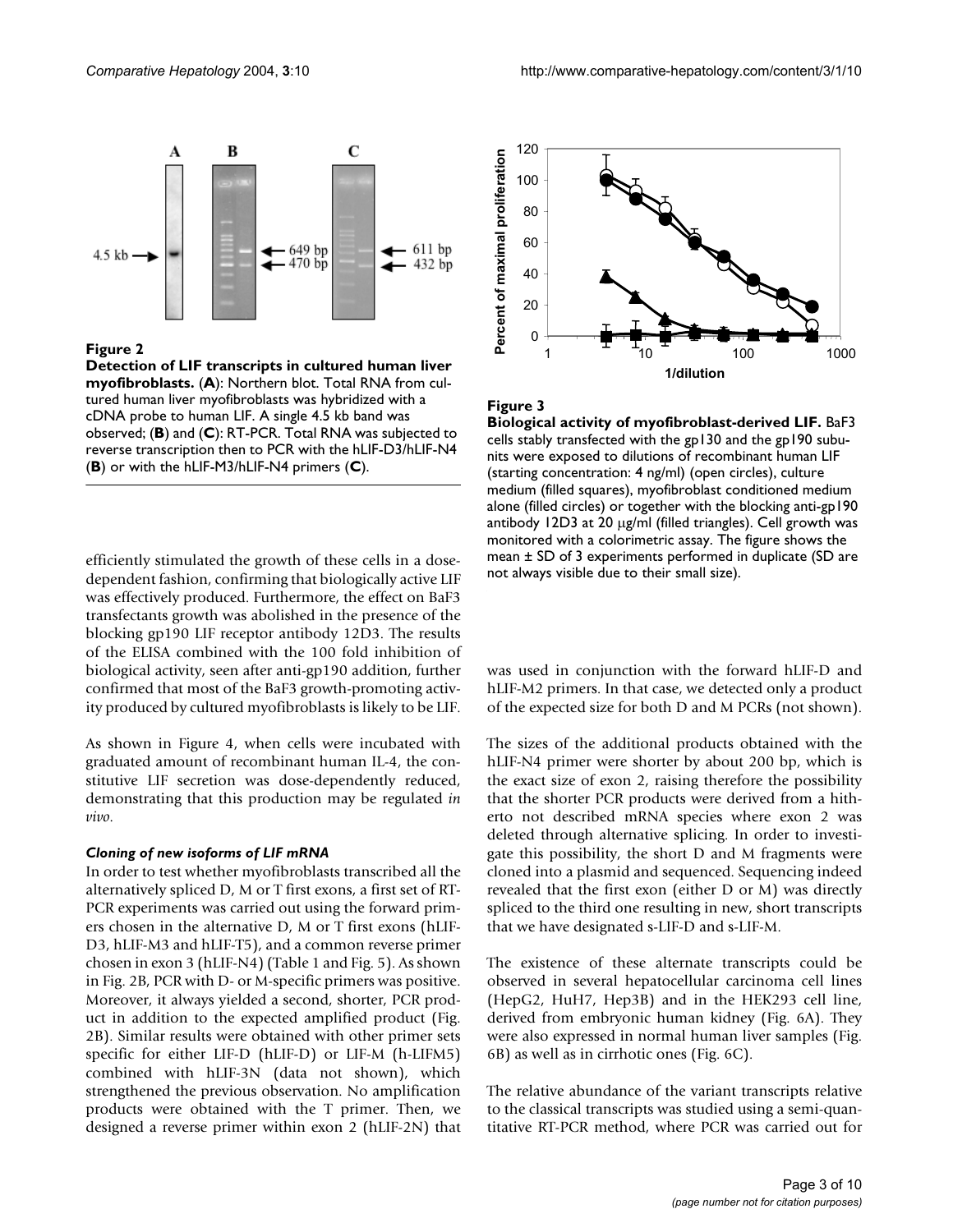<span id="page-4-0"></span>

|  |  | Table 1: Primers used for PCR |  |  |  |
|--|--|-------------------------------|--|--|--|
|--|--|-------------------------------|--|--|--|

| Primer  | Sequence (*): 5'> 3'          | <b>Orientation</b> | Ref.                                                                                                                                                                             |  |  |
|---------|-------------------------------|--------------------|----------------------------------------------------------------------------------------------------------------------------------------------------------------------------------|--|--|
| hLIF-D  | ATAATGAAGGTCTTGGCGGCAG        | Forward            |                                                                                                                                                                                  |  |  |
| HLIF-D3 | AAACTGCAGGCATCTGAGGTTTCCTCCAA | Forward            |                                                                                                                                                                                  |  |  |
| hLIF-M2 | <b>CTGGAAGCGTGTGGTCTG</b>     | Forward            |                                                                                                                                                                                  |  |  |
| HLIF-M3 | AAACTGCAGCTGGAAGCGTGTGGTCTG   | Forward            |                                                                                                                                                                                  |  |  |
| hLIF-M5 | TAGAATTCTGGAAGCGTGTGGTG       | Forward            | $[3] % \includegraphics[width=0.9\columnwidth]{figures/fig_1a} \caption{Schematic diagram of the top of the top of the top of the top of the top of the right.} \label{fig:1} %$ |  |  |
| hLIF-T5 | ATGAATTCTGTCACCTTTCACTTTCCT   | Forward            | $[3]$                                                                                                                                                                            |  |  |
| hLIF-2N | AATAAAGAGGGCATTGGCAC          | Reverse            |                                                                                                                                                                                  |  |  |
| hLIF-3N | TTCTGGTCCCGGGTGATGTT          | Reverse            | [3]                                                                                                                                                                              |  |  |
| HLIF-N4 | GCTCTAGAGAAGGCCTGGGCCAACAC    | Reverse            |                                                                                                                                                                                  |  |  |

(\*) Bases in italics refer to restriction sites.



#### **Figure 4**

**Regulation of LIF secretion by interleukin-4.** Confluent cultures of human liver myofibroblasts were cultured in the presence of the indicated concentrations of IL-4, for 48 h in serum-free medium. LIF was measured by ELISA in the supernatant and the results were normalized according to the DNA content of the monolayer (mean ± SD of 3 experiments). The effect of IL-4 was highly significant, as assessed by ANOVA ( $p = 0.001$ ).

varying cycles numbers. As can be seen in Fig. 6D, expression of the s-LIF-D transcript lagged several cycles behind that of the long transcript. Similar results were obtained with the s-LIF-M transcript (not shown).

#### *LIF receptor expression*

The expression of the gp190 subunit by liver cells was then examined by immunohistochemistry. Five different antibodies, directed against separate epitopes, were used and yielded similar results. In normal liver tissue, LIF receptor (LIF-R) expression was detected as a continuous sinusoidal staining and in the stroma of portal tracts (Fig. [7](#page-7-0)A). In the cirrhotic liver, the sinusoidal staining was enhanced, whereas a very faint staining was observed in fibrous septa (Fig. [7B](#page-7-0)). Staining adjacent sections with LIF receptor antibody and with an antibody to CD31 (endothelial cells in the cirrhotic liver were labeled) showed a large degree of colocalization (Figs [7C](#page-7-0),7D).

In a subsequent step, cultured human liver myofibroblasts were examined for their membrane expression of gp190 using flow cytometry. Adherent cells were released by action of EDTA and subjected to anti-gp190 labeling. No detectable levels of gp190 were observed with any of the 5 antibodies, although gp130 expression could be detected with the B-R3 antibody. In order to detect a lowlevel expression of functional LIF-R, myofibroblasts were exposed for 15 minutes to 10 ng/ml recombinant LIF; then, STAT-3 phosphorylation was examined by Western blot. No consistent effects were seen in 7 separate experiments. When a very weak signal was occasionally seen, it was not inhibited by 2 separate blocking antibodies to LIF-R (data not shown). Finally, production of soluble receptor was never detected in myofibroblast supernatants either.

#### **Discussion**

In this study, we demonstrate for the first time that LIF is expressed at low levels in normal human liver, whereas it is greatly increased in fibrotic liver, in a localization consistent with that of activated myofibroblasts. The slightly diffuse staining is suggestive of extracellular matrix deposition consistent with the expression of the Mtype isoform of LIF. Experiments using cultured human liver myofibroblasts confirmed that these cells secreted extremely high levels of LIF in the range of  $0.1-1 \mu g/10^6$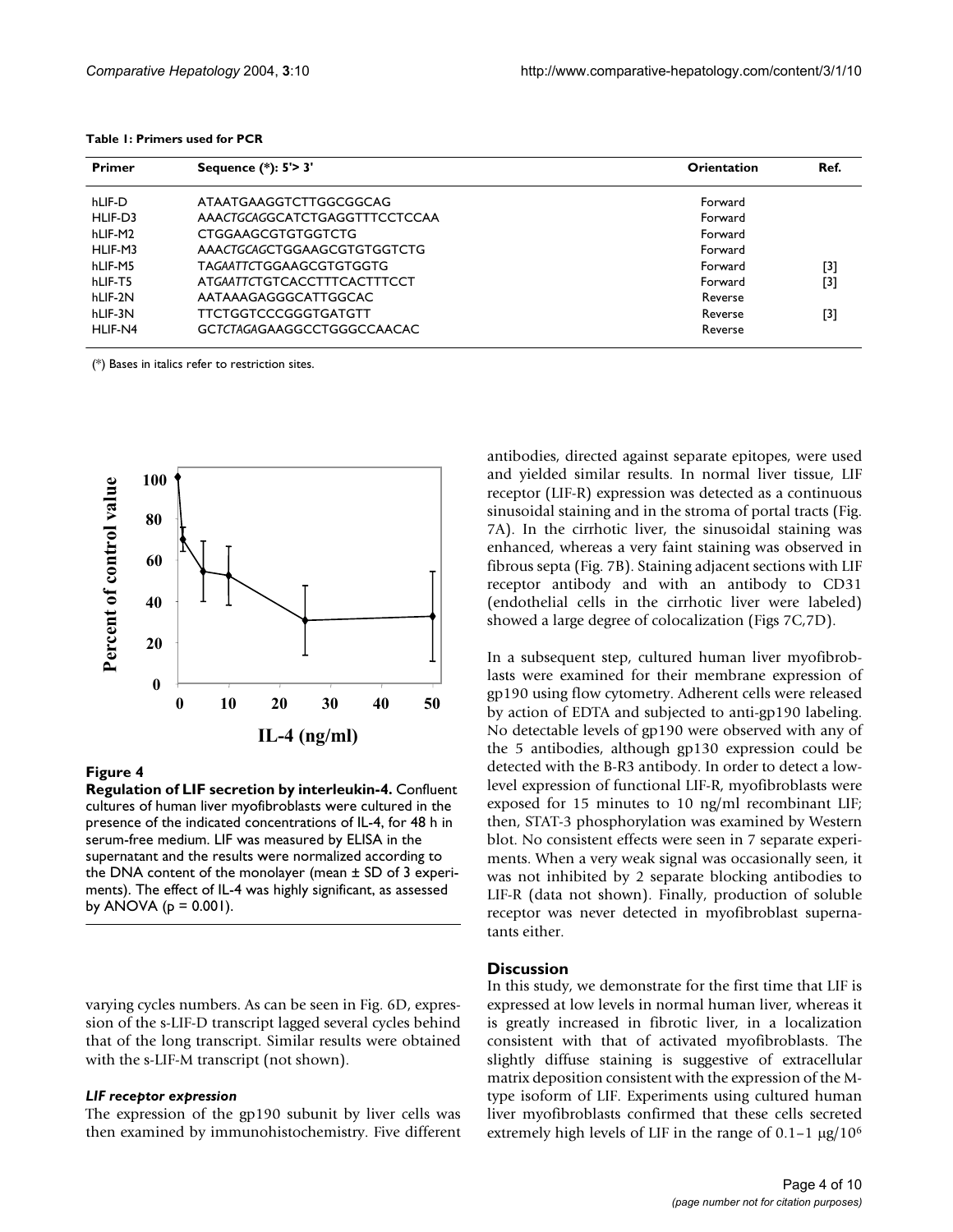# **Exon D** : ccggcatctgaggtttcctccaaggccctctgaagtgcagcccataatgaaggtcttggcggcag h-LIF-D3 h-LIF-D

**Exon M** : ctggaagcgtgtggtctgcgctag h-LIF-M2, M3, M5

**Exon T** : cacctttcactttccttcctccccgcccacccacctgcctatgaccttttgccttttctctctccatttcctctccctccctga

## **Exon 2** :

h-LIF-T5 gagttgtgcccctgctgttggttctgcactggaaacatggggcggggagccccctccccatcacccctgtcaacgccacctgtgccata cgccacccatgtcacaacaacctcatgaaccagatcaggagccaactggcacagctcaatggcagtgccaatgccctctttattctctat

h-LIF-2N

## **Exon 3** :

tacacagcccagggggagccgttccccaacaacctggacaagctatgtggccccaacgtgacggacttcccgcccttccacgccaac ggcacggagaaggccaagctggtggagctgtaccgcatagtcgtgtaccttggcacctccctgggcaacatcacccgggaccagaa

gatcctcaaccccagtgccctcagcctccacagcaagctcaacgccaccgccgacatcctgcgaggcctccttagcaacgtgctgtgc cgcctgtgcagcaagtaccacgtgggccatgtggacgtgacctacggccctgacacctcgggtaaggatgtcttccagaagaagaag ctgggctgtcaactcctggggaagtataagcagatcatcgccgtgttggcccaggccttctagcaggaggtcttgaagtgtgctgtgaa ccgag// hLIF-N4

### **Figure 5**

**Sequence of LIF-D, M and T isoforms.** Exons D, M and T are the 3 alternate first exons. Primers used for PCR are underlined. Primers hLIF-M2, M3 and M5 cover the same sequence but differ because of the presence or the absence of restriction sites.

cells/48 h. These levels are similar to those produced by activated lymphocytes, a classic source of LIF, and suggest that liver myofibroblasts may be a major source of LIF during chronic liver diseases. Our results are in agreement with data obtained in the rat showing that non-parenchymal cells, possibly activated stellate cells (*i.e.*, myofibroblasts), express LIF [6]. Another study also reported an increased expression of LIF in peri-ductular cells, following bile duct ligation in IL-6 knock-out mice [7]; this location likely qualifies those cells as myofibroblasts. LIF expression by liver myofibroblasts is also reminiscent of its expression by kidney mesangial cells, a close relative to liver myofibroblasts, that we have previously reported [8].

On the other hand, and in contrast with mesangial cells [9], liver myofibroblasts do not appear to express cell surface LIF-specific gp190 receptor subunit. This is based on results obtained from immunohistochemistry, flow cytometry, as well as functional experiments. This indicates that LIF cannot exert an autocrine effect on liver myofibroblasts. However, we show that myofibroblasts express the IL-6 family common transducing subunit gp130. In this regard, others have shown that human liver myofibroblasts are responsive to oncostatin-M [10], indicating the presence of its functional alternative receptor consisting of gp130 and the specific OSMRβ chain.

Nonetheless, LIF receptor expression was detected by immunohistochemistry in human liver, in a peri-sinusoidal location. Similar results were obtained with 5 different antibodies directed to several epitopes of gp190. The pattern of continuous sinusoidal staining and the colocalization experiments are in favor of an expression in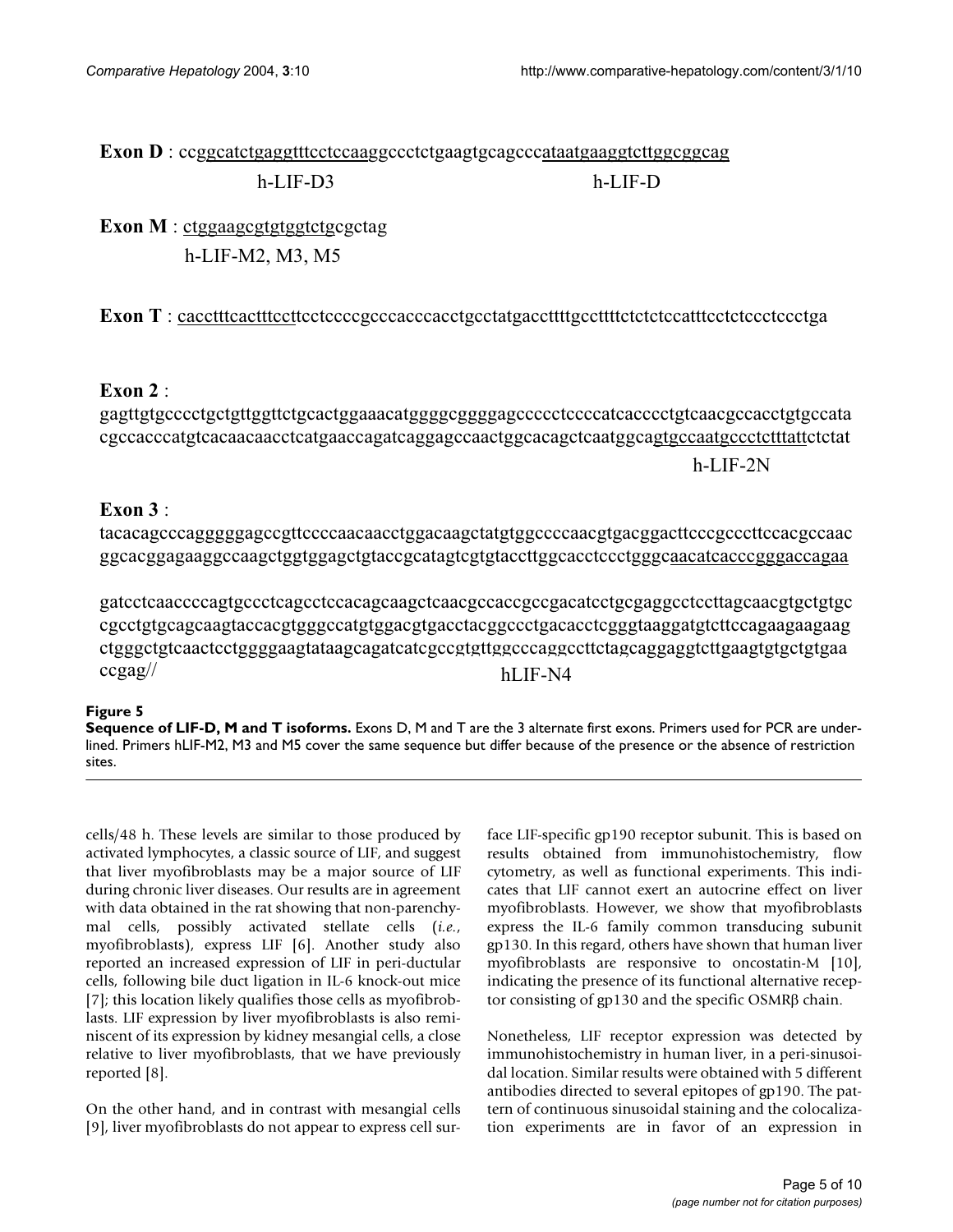

#### Figure 6

**RT-PCR analysis of LIF-M expression in various cell lines and in human liver.** (**A**): LIF-M expression was analyzed with the hLIF-M2 and hLIF-3N primers: Line 1, human liver myofibroblasts; Line 2, HepG2; Line 3, Hep3B; Line 4, HuH7; Line 5, HEK293. Product sizes are shown in bp; (**B**): normal human liver samples. LIF-D expression was analyzed with the hLIF-D3 and hLIF-N4 primers in 4 different samples. The same samples also expressed LIF-M (not shown). Product sizes are shown in bp; (**C**): diseased human liver samples. In that case, LIF-M expression was analyzed with the hLIF-M3 and hLIF-4N primers in 4 cases of cirrhotic liver. The same samples also expressed LIF-D (not shown). Product sizes are shown in bp; (**D**): semi-quantitation of LIF-D and s-LIF-D expression in a human liver myofibroblasts sample. LIF-D expression was analyzed with the hLIF-D3 and hLIF-N4 primers. The left part shows the migration pattern of the PCR-amplified products with the number of cycles above and the size of the products indicated by arrows, in bp. The graph on the right shows the signal quantification. Similar results were obtained with LIF-M.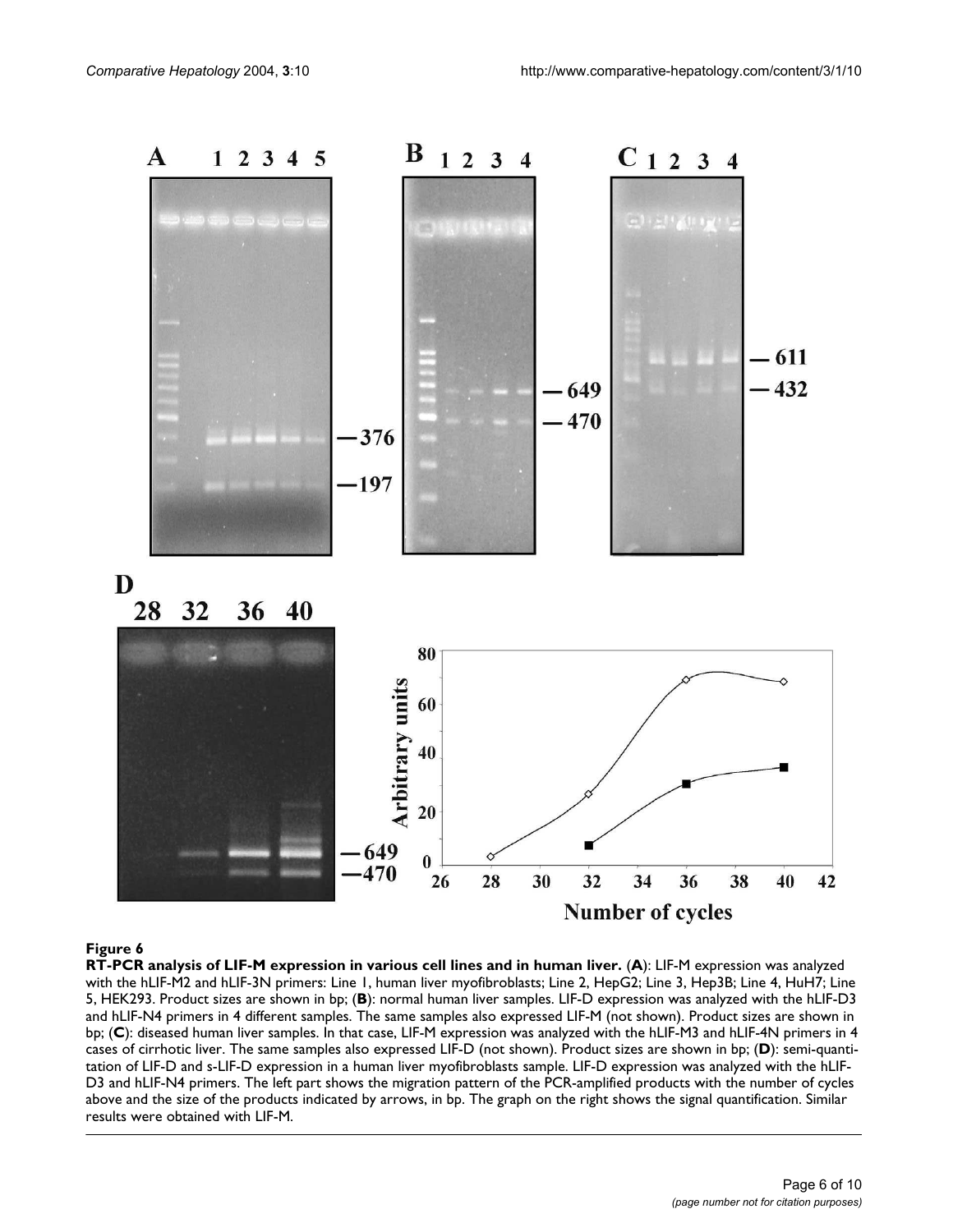<span id="page-7-0"></span>

#### **Figure 7**

**Detection of LIF receptor by immunohistochemistry.**  (**a**): LIF-R expression in normal liver is observed in portal tracts (arrows) as well as along sinusoids (arrowheads); (**b**): Sinusoidal staining is highly increased in cirrhotic liver (arrows); (**c**) and (**d**): consecutive sections of a cirrhotic liver analyzed for LIF-R (**c**) or CD31 (**d**) expression. No labeling was seen when the antibodies were replaced by a speciesmatched control antibody.

sinusoidal endothelial cells. However, we can not exclude staining of the sinusoidal domain of hepatocytes. In any case, these data indicate that cells close to LIF-producing myofibroblasts express LIF receptors and could thus respond to LIF in a paracrine fashion.

This study led to the discovery of new LIF transcripts resulting from a direct splicing of exon 1 to exon 3. This was observed for both LIF-D and LIF-M. Those transcripts were present at much lower levels than full-length transcripts, as suggested by RT-PCR and by the fact that they do not appear on Northern blot; thus, their biological relevance can be questioned. Whether s-LIF-D or s-LIF-M transcripts are translated also remains hypothetical. In the case of s-LIF-D, initiation at the AUG within exon D would result in a reading-frame shift following the 6th amino-acid (aa) and a termination at aa 88, the resulting protein bearing no homology with LIF. There are, however, several in-frame CUG codons within exon 3. Initiation at CUG 113 would result in the synthesis of a 125 aa polypeptide, recapitulating the sequence of the C-terminal part of LIF. Similar considerations apply to s-LIF-M that, in any case, does not contain an initiating AUG in exon 1. It should be emphasized that the lack of an AUG codon does not preclude the translation of the classical forms of LIF-M or LIF-T [3,5]. More experiments are needed to know whether these new transcripts are translated.

LIF secretion was dose-dependently decreased by IL-4, a known inhibitor of LIF secretion in other cell types [11,12]. IL-4 is also known to up-regulate collagen synthesis in human liver myofibroblasts and could thus be a profibrogenic mediator in the liver [13]. Whether LIF expression is relevant to liver fibrogenesis needs to be assessed. LIF could affect extracellular matrix remodeling since it regulates the expression of several matrix proteinases and their inhibitors in various cell types [14,15]. In addition, LIF could play a role in the pathophysiology of chronic liver diseases through action on endothelial cells and on hepatocytes. Regarding endothelial cells, and depending on the model, both pro-angiogenic [16] and anti-angiogenic effects [17] have been described. Especially interesting is the demonstration that LIF can stimulate the adhesion of neutrophils to endothelial cells [18]; indeed, neutrophils are involved in the pathogenesis of liver diseases such as alcoholic liver disease. As already mentioned, the effects of LIF on human hepatocytes are still being debated [2].

### **Conclusions**

For the first time, we show the expression of LIF in human liver myofibroblasts, as well as of two new isoforms of mRNA. Hepatic stellate cells and activated myofibroblasts have already been shown to synthesize a number of mediators involved in the control of inflammation, such as monocyte chemotactic-1 protein [19], or platelet-activating factor [20]. Expression of LIF by myofibroblasts and of its receptor by adjacent cells suggest a potential LIF paracrine loop in human liver that may play a role in the regulation of intra-hepatic inflammation and reinforces the concept of a major role of liver myofibroblasts in the regulation of intra-hepatic inflammation [21].

### **Methods**

#### *Tissue samples*

Histologically normal/subnormal liver samples were obtained from macroscopically normal location in hepatectomy specimens, taken at a distance from a focal nodular hyperplasia (n = 5); a hemangioma (n = 1); or a colon cancer metastasis (n = 1). Cirrhotic specimens (n = 11) were obtained from patients undergoing liver transplantation for cirrhosis with associated hepatocellular carcinoma. In 10 out of 11 cases, the patients underwent liver transplantation. The cirrhosis etiologies were viral hepatitis C (n = 4); viral hepatitis B + D (n = 2); alcoholic  $(n = 4)$ ; or a combination of viral hepatitis  $B + C + a$ lcoholic  $(n = 1)$ .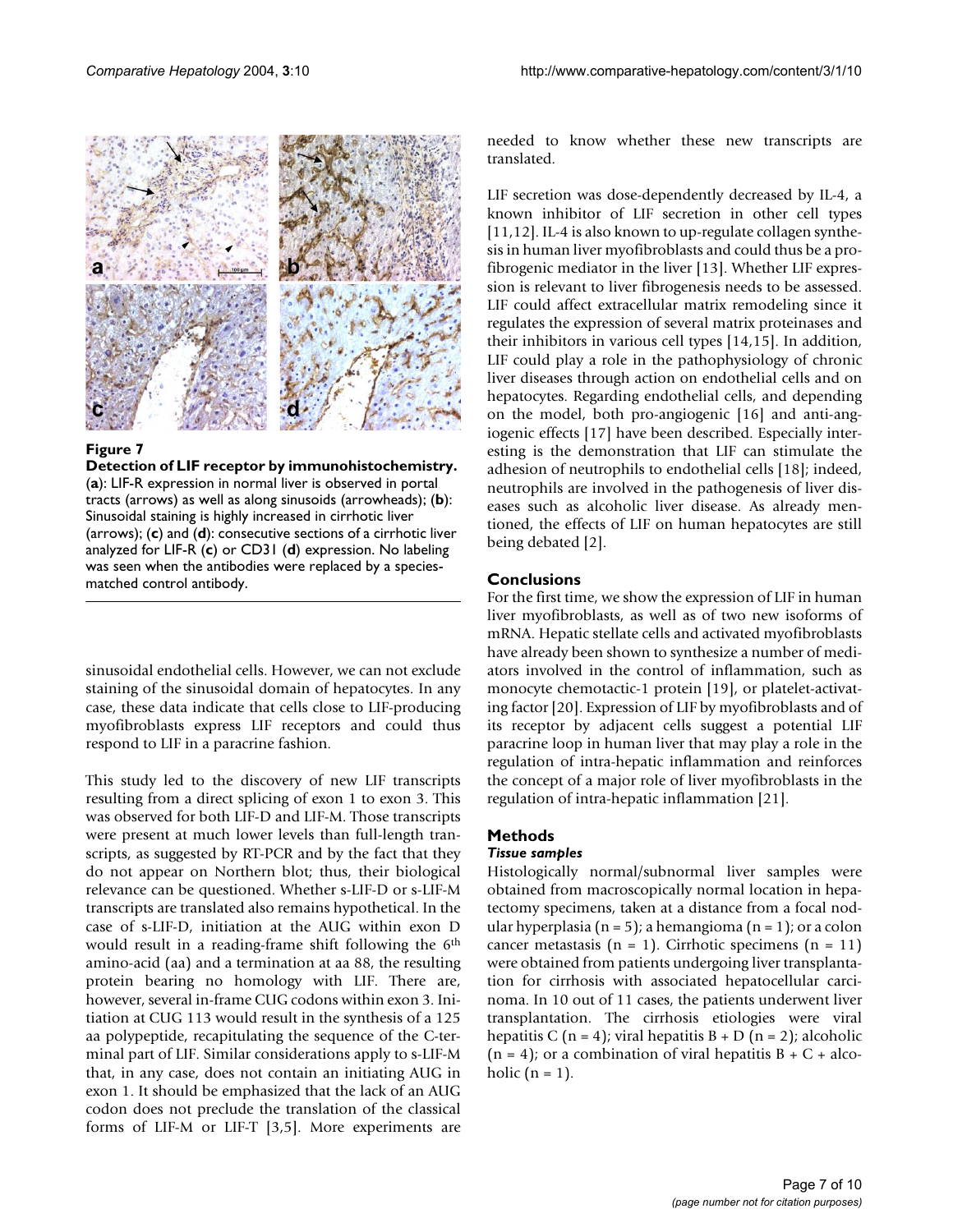#### *Tissue sampling and processing*

A portion of fresh tissue samples was routinely formalinfixed and paraffin-embedded for diagnosis and a portion immediately frozen in liquid nitrogen-cooled isopentane and stored at -80°C. Five µm-thick serial frozen sections of each sample were air-dried on Super Frost/Plus slides (Menzel Glaser, Germany) and processed for immunohistochemistry. The procedures were in accordance with the European guidelines for the use of human tissues.

#### *Materials*

Culture medium and additives, recombinant human epidermal growth factor (EGF) and Moloney Murine Leukemia Virus reverse transcriptase were from Gibco-BRL (Life Technologies, Cergy-Pontoise, France). Taq polymerase and the pGEM-Teasy plasmid were from Promega (Madison, WI). The Qiagen RNeasy minikit was from Qiagen (Courtaboeuf, France). The [α<sup>32</sup>P]dCTP, Hybond N<sup>+</sup> membrane, ECL reagent, and the Ready-to-go DNA labeling kit were from Amersham (Les Ulis, France). Ultrahyb solution was from Ambion (Austin, TX). Recombinant human IL-4 was a gift from Schering-Plough (Kenilworth, NJ). Anti-gp130 mAb B-R3 was from Diaclone (Besançon, France), anti-gp80 mAb M91 was from Coulter-Immunotech (Marseille, France), anti-phospho-STAT-3 (Tyr705) was from Cell Signaling Technology (Beverly, MA). All other chemicals were from Sigma (St Quentin Fallavier, France).

#### *Cell culture*

Human hepatic myofibroblasts were obtained from explants of non-tumoral liver resected during partial hepatectomy and characterized as previously described [22,23]. Myofibroblasts were routinely grown in DMEM containing 5% fetal calf serum, 5% pooled human AB serum and 5 ng/ml EGF. For studies of LIF secretion, cells were grown to confluence, made quiescent in serum and EGF-free Waymouth medium for 2 days and then exposed to agonists for 2 days. The results were normalized according to the DNA content of the monolayer [24].

#### *Detection of LIF in culture supernatants ELISA*

Human LIF was measured using an ELISA based on two specific monoclonal antibodies, exactly as described previously [25]. A standard curve was obtained with recombinant glycosylated CHO-derived human LIF. The detection limit of the assay is 20 pg/ml, and LIF can be quantified at concentrations up to 1.2 ng/ml, without sample dilution. This ELISA is not sensitive to soluble receptor binding to the LIF molecule.

#### *Biological assay*

The Ba/F3 proliferation assays were performed, as described previously [26], using the Ba/F3 gp190 + gp130 transfectant cell line which expresses the two human LIF receptor chains (gp190 and gp130) and responds to all cytokines sharing gp190. LIF-dependent Ba/F3 cells were washed three times with RPMI to remove LIF which is required to maintain the cell line; then, cells  $(5 \times 10^3$  per well, in 50 µl, in duplicates) were incubated in the presence of 50 µl of three-fold dilutions of cytokines or supernatant, as indicated. After three days at 37°C, 0.015 ml of a 5 mg/ml solution of 3-(4,5-dimethylthiazol-2-yl)-2,5 diphenyl tetrazolium bromide (Sigma, Saint-Quentin Fallavier, France), in PBS, was added to each well. After 4 hours at 37°C, 0.11 ml of a mixture of 95 % isopropanol + 5 % formic acid was added to the wells, and the absorbance values were read at 570 nm, in a Titertek Multiskan microplate reader (Labsystems, Les Ullis, France). The blank consisted of eight wells containing the cells incubated with the Ba/F3 culture medium without any added cytokine.

#### *Detection of LIF mRNA by Northern blot*

Total RNA was isolated using the Qiagen RNeasy minikit. For Northern blot, 2 µg RNA were separated on a 1.0% agarose gel containing ethidium bromide in MOPS buffer. Running buffer and gel contained 0.2 M formaldehyde. The RNAs were transferred onto a Hybond  $N<sup>+</sup>$  membrane by downward capillary transfer in running buffer. Examination of the stained membrane under UV light was used to confirm the quality of loading and transfer. The probe used was a 730 bp cDNA containing the whole coding sequence of human LIF [27]. Probes were labeled with  $\alpha^{32}P$  dCTP, by random priming using the Ready-to-go kit. Hybridization was performed using the Ultrahyb solution. The blots were washed in stringent conditions (0.1X SSC, 0.1% SDS at 65°C).

#### *RT-PCR and cloning*

One μg of total RNA was reverse-transcribed using MMLV-RT. An aliquot was used for PCR. Thirty five cycles were performed, each consisting of 94°C, 30 s; 60°C, 30 s; and 72°C, 30 s. PCR was performed in 50 µl of a reaction buffer containing 50 mM KCl, 10 mM Tris-HCl (pH 9.0), 1% Triton X-100, 1.5 mM MgCl<sub>2</sub>, 0.4 mM dNTPs, 0.2 mM primers, and 1.25 units of Taq polymerase. Then, an aliquot of the reaction was analyzed by agarose gel electrophoresis. The primers used are listed in Table [1](#page-4-0) and are also positioned on the LIF sequence in Figure 5. When indicated, PCR products were directly cloned in the pGEM-Teasy plasmid and sequenced on both strands (Genome Express, Meylan, France).

#### *Detection of LIF and LIF receptor expression*

#### *Antibodies and immunoperoxidase histochemistry*

A commercially available polyclonal antibody against human LIF (R&D Systems, Minneapolis, Minnesota, USA), and different monoclonal antibodies against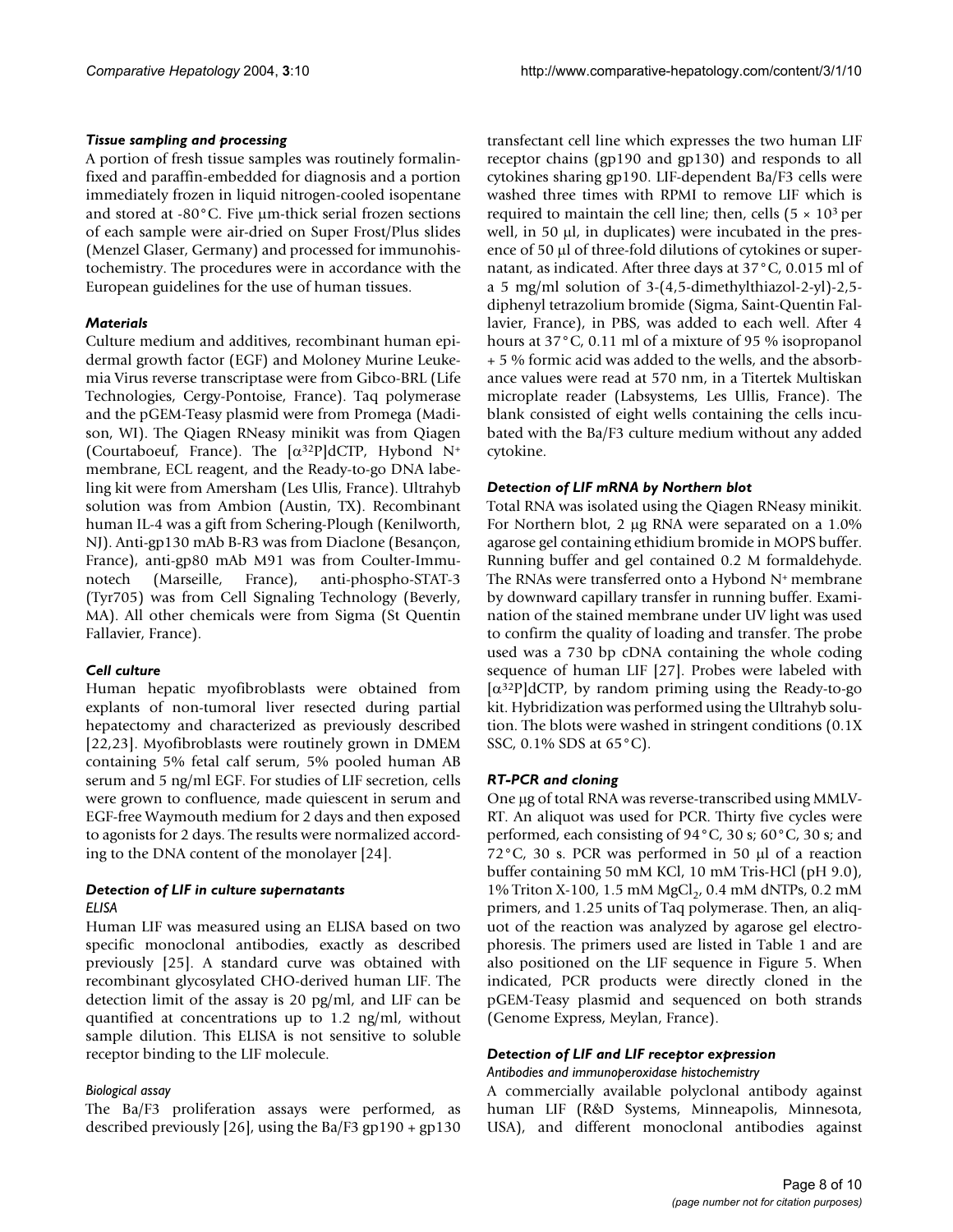gp190, previously described [28], were used at concentrations optimised on control tissues. For colocalization experiments, mouse monoclonal antibodies against αsmooth muscle actin (Dako A/S, Glostrup, Denmark), and CD 31 (Dako) were used. For immunohistochemistry, frozen sections were incubated with the antibodies diluted in phosphate-buffered saline, pH 7.4, containing 4% bovine serum albumin. After washing, the epitopes were detected with the Envision+ system HRP detection and revealed with liquid diaminobenzidine (Dako). As negative control, we used either a clarified mouse myeloma ascites (Cappel Research Products, Durham, USA) or a rabbit non-immune immunoglobulin fraction (Dako), at the same concentration as the respective antibodies. Sections were examined with a Zeiss Axioplan 2 microscope (Carl Zeiss Microscopy, Jena, Germany). Images were acquired with an AxioCam camera (Carl Zeiss Vision, Hallbergmoos, Germany) by means of the AxioVision image processing and analysis system (Carl Zeiss Vision).

#### *Flow cytometry*

For each staining,  $2 \times 10^5$  cells were incubated for 30 min at  $4^{\circ}$ C with saturating concentrations (10  $\mu$ g/ml) of the indicated antibody in 0.1 ml of PBS supplemented with 1 % bovine serum albumin (BSA) and 0.1 % human polyclonal IgG (w/v, both from Sigma). Then, cells were washed twice with the same buffer and incubated for 30 min at 4°C with the FITC-conjugated goat anti-mouse IgG. After washing with PBS, the cells were resuspended in 0.14 ml of PBS containing 1% formaldehyde  $(v/v)$  and analysed by flow cytometry with a three color FACScalibur flow cytometer (Becton-Dickinson, Mountain View, CA) equipped with the CellQuest software. Control stainings used the second antibody only.

#### *ELISA (soluble receptor)*

The sandwich ELISA assay for soluble gp190 measurement has already been described [28]. It uses mAb 6G8 as the capture mAb, and biotinylated 10B2 mAb as the tracing mAb. Both mAb recognize distinct epitopes specific to the ectodomain of gp190. The assay has a detection limit of 0.5 ng/ml.

#### *Immunodetection of phosphorylated STAT-3*

Confluent cultures of myofibroblasts were left for 2 days in serum-free medium, and subsequently exposed to recombinant human LIF for 15 minutes [29]. Then, cells were lyzed in modified RIPA buffer in the presence of protease and phosphatase inhibitors, as described [30]. Identical amounts of proteins were analyzed by Western blot with an antibody against phospho-STAT-3. The blots were stripped and rehybridized with an antibody against total STAT-3.

#### **Authors' contributions**

TH performed most of the cell culture and RT-PCR experiments and cloned the new LIF variants. AD and NS performed the immunohistochemistry experiments and prepared the corresponding figures. JLT provided the monoclonal antibodies to LIF-R and participated in the design of the experiments showing the secretion of active LIF. SD performed the LIF ELISA assays, the biological activity testing and flow cytometry experiments. VN performed the experiments looking at STAT-3 phosphorylation. JFB provided the human liver samples. JFM was involved in the coordination of the project and in the critical reading of the manuscript. JR conceived the study and was the main coordinator and responsible for the redaction of the manuscript. All authors read and approved the final manuscript.

#### **Acknowledgments**

Supported by grants from Ligue contre le Cancer Aquitaine-Dordogne et Charentes and from Association pour la Recherche sur le Cancer.

#### **References**

- 1. Mayer P, Geissler K, Ward M, Metcalf D: **[Recombinant human](http://www.ncbi.nlm.nih.gov/entrez/query.fcgi?cmd=Retrieve&db=PubMed&dopt=Abstract&list_uids=7685199) [leukemia inhibitory factor induces acute phase proteins and](http://www.ncbi.nlm.nih.gov/entrez/query.fcgi?cmd=Retrieve&db=PubMed&dopt=Abstract&list_uids=7685199) [raises the blood platelet counts in nonhuman primates.](http://www.ncbi.nlm.nih.gov/entrez/query.fcgi?cmd=Retrieve&db=PubMed&dopt=Abstract&list_uids=7685199)** *Blood* 1993, **81:**3226-3233.
- 2. Gabay C, Singwe M, Genin B, Meyer O, Mentha G, LeCoultre C, Vischer T, Guerne PA: **[Circulating levels of IL-11 and leukaemia](http://www.ncbi.nlm.nih.gov/entrez/query.fcgi?cmd=Retrieve&db=PubMed&dopt=Abstract&list_uids=8706331) [inhibitory factor \(LIF\) do not significantly participate in the](http://www.ncbi.nlm.nih.gov/entrez/query.fcgi?cmd=Retrieve&db=PubMed&dopt=Abstract&list_uids=8706331) [production of acute-phase proteins by the liver.](http://www.ncbi.nlm.nih.gov/entrez/query.fcgi?cmd=Retrieve&db=PubMed&dopt=Abstract&list_uids=8706331)** *Clin Exp Immunol* 1996, **105:**260-265.
- 3. Voyle RB, Haines BP, Pera MF, Forrest R, Rathjen PD: **[Human germ](http://www.ncbi.nlm.nih.gov/entrez/query.fcgi?cmd=Retrieve&db=PubMed&dopt=Abstract&list_uids=10366419) [cell tumor cell lines express novel leukemia inhibitory factor](http://www.ncbi.nlm.nih.gov/entrez/query.fcgi?cmd=Retrieve&db=PubMed&dopt=Abstract&list_uids=10366419) [transcripts encoding differentially localized proteins.](http://www.ncbi.nlm.nih.gov/entrez/query.fcgi?cmd=Retrieve&db=PubMed&dopt=Abstract&list_uids=10366419)** *Exp Cell Res* 1999, **249:**199-211.
- 4. Rathjen PD, Toth S, Willis A, Heath JK, Smith AG: **[Differentiation](http://www.ncbi.nlm.nih.gov/entrez/query.fcgi?cmd=Retrieve&db=PubMed&dopt=Abstract&list_uids=2119255) [inhibiting activity is produced in matrix-associated and dif](http://www.ncbi.nlm.nih.gov/entrez/query.fcgi?cmd=Retrieve&db=PubMed&dopt=Abstract&list_uids=2119255)fusible forms that are generated by alternate promoter [usage.](http://www.ncbi.nlm.nih.gov/entrez/query.fcgi?cmd=Retrieve&db=PubMed&dopt=Abstract&list_uids=2119255)** *Cell* 1990, **62:**1105-1114.
- 5. Haines BP, Voyle RB, Rathjen PD: **[Intracellular and extracellular](http://www.ncbi.nlm.nih.gov/entrez/query.fcgi?cmd=Retrieve&db=PubMed&dopt=Abstract&list_uids=10749936) [leukemia inhibitory factor proteins have different cellular](http://www.ncbi.nlm.nih.gov/entrez/query.fcgi?cmd=Retrieve&db=PubMed&dopt=Abstract&list_uids=10749936) [activities that are mediated by distinct protein motifs.](http://www.ncbi.nlm.nih.gov/entrez/query.fcgi?cmd=Retrieve&db=PubMed&dopt=Abstract&list_uids=10749936)** *Mol Biol Cell* 2000, **11:**1369-1383.
- 6. Omori N, Evarts RP, Omori M, Hu Z, Marsden ER, Thorgeirsson SS: **[Expression of leukemia inhibitory factor and its receptor](http://www.ncbi.nlm.nih.gov/entrez/query.fcgi?cmd=Retrieve&db=PubMed&dopt=Abstract&list_uids=8683936) [during liver regeneration in the adult rat.](http://www.ncbi.nlm.nih.gov/entrez/query.fcgi?cmd=Retrieve&db=PubMed&dopt=Abstract&list_uids=8683936)** *Lab Invest* 1996, **75:**15-24.
- 7. Liu Z, Sakamoto T, Yokomuro S, Ezure T, Subbotin V, Murase N, Contrucci S, Demetris AJ: **[Acute obstructive cholangiopathy in](http://www.ncbi.nlm.nih.gov/entrez/query.fcgi?cmd=Retrieve&db=PubMed&dopt=Abstract&list_uids=10847479) [interleukin-6 deficient mice: compensation by leukemia](http://www.ncbi.nlm.nih.gov/entrez/query.fcgi?cmd=Retrieve&db=PubMed&dopt=Abstract&list_uids=10847479) inhibitory factor (LIF) suggests importance of gp-130 signal[ing in the ductular reaction.](http://www.ncbi.nlm.nih.gov/entrez/query.fcgi?cmd=Retrieve&db=PubMed&dopt=Abstract&list_uids=10847479)** *Liver* 2000, **20:**114-124.
- 8. Morel DS, Taupin JL, Potier M, Deminiere C, Potaux L, Gualde N, Moreau JF: **[Renal synthesis of leukaemia inhibitory factor](http://www.ncbi.nlm.nih.gov/entrez/query.fcgi?cmd=Retrieve&db=PubMed&dopt=Abstract&list_uids=10704254) [\(LIF\), under normal and inflammatory conditions.](http://www.ncbi.nlm.nih.gov/entrez/query.fcgi?cmd=Retrieve&db=PubMed&dopt=Abstract&list_uids=10704254)** *Cytokine* 2000, **12:**265-271.
- 9. Hartner A, Sterzel RB, Reindl N, Hocke GM, Fey GH, Goppelt-Struebe M: **[Cytokine-induced expression of leukemia inhibi](http://www.ncbi.nlm.nih.gov/entrez/query.fcgi?cmd=Retrieve&db=PubMed&dopt=Abstract&list_uids=7933804)[tory factor in renal mesangial cells.](http://www.ncbi.nlm.nih.gov/entrez/query.fcgi?cmd=Retrieve&db=PubMed&dopt=Abstract&list_uids=7933804)** *Kidney Int* 1994, **45:**1562-1571.
- 10. Levy MT, Trojanowska M, Reuben A: **[Oncostatin M: a cytokine](http://www.ncbi.nlm.nih.gov/entrez/query.fcgi?cmd=Retrieve&db=PubMed&dopt=Abstract&list_uids=10707861) [upregulated in human cirrhosis, increases collagen produc](http://www.ncbi.nlm.nih.gov/entrez/query.fcgi?cmd=Retrieve&db=PubMed&dopt=Abstract&list_uids=10707861)[tion by human hepatic stellate cells.](http://www.ncbi.nlm.nih.gov/entrez/query.fcgi?cmd=Retrieve&db=PubMed&dopt=Abstract&list_uids=10707861)** *J Hepatol* 2000, **32:**218-226.
- 11. Wetzler M, Estrov Z, Talpaz M, Kim KJ, Alphonso M, Srinivasan R, Kurzrock R: **[Leukemia inhibitory factor in long-term adherent](http://www.ncbi.nlm.nih.gov/entrez/query.fcgi?cmd=Retrieve&db=PubMed&dopt=Abstract&list_uids=8137298) [layer cultures: increased levels of bioactive protein in leuke](http://www.ncbi.nlm.nih.gov/entrez/query.fcgi?cmd=Retrieve&db=PubMed&dopt=Abstract&list_uids=8137298)[mia and modulation by IL-4, IL-1 beta, and TNF-alpha.](http://www.ncbi.nlm.nih.gov/entrez/query.fcgi?cmd=Retrieve&db=PubMed&dopt=Abstract&list_uids=8137298)** *Cancer Res* 1994, **54:**1837-1842.